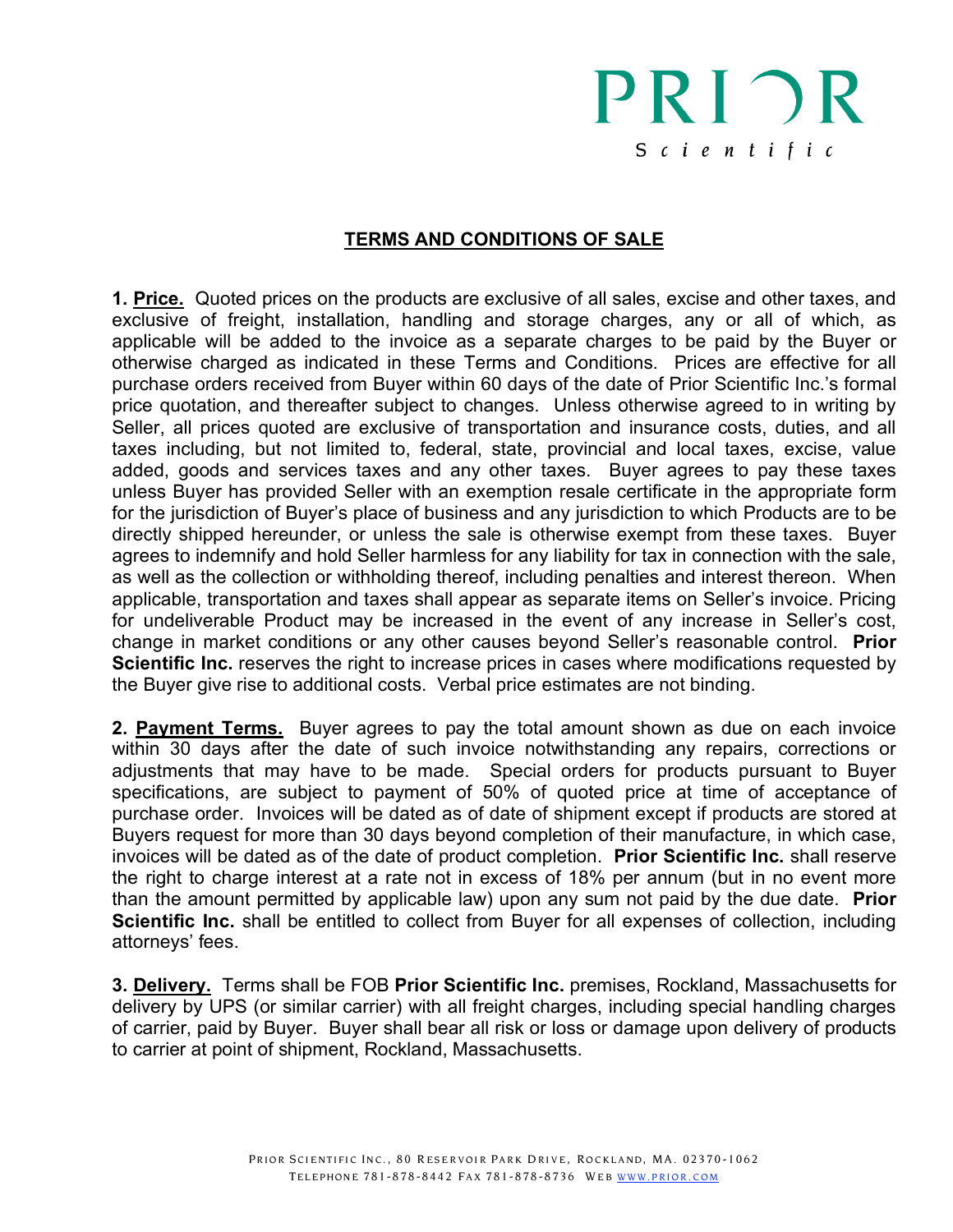**4. Delays. Prior Scientific Inc.** is not liable for any delay in the performance of orders or contracts, or in the delivery or shipment of products, or any damages suffered by Buyer by reason of such delay, when such delay is , directly or indirectly, caused by or in any manner arises from, fires, floods, earthquakes, accidents, Acts of God, governmental interference or embargoes, strikes, labor difficulties, shortage of labor, fuel, power, materials or supplies, transportation delays or any other cause or caused beyond its control. All orders or contracts are given and accepted with the understanding that they are subject to **Prior Scientific Inc.'s** ability to obtain materials from manufacturers and suppliers and are subject to manufacturing schedules and government regulations that may be in effect from time to time. Failure to meet a delivery date shall not give cause to either cancellation of the order, or liability on the part of **Prior Scientific Inc.**. **Prior Scientific Inc.** may in its sole discretion allocate Product among its Customers.

**5. Title.** Upon issuance of Buyer's purchase order and **Prior Scientific Inc.'s** acceptance thereof, Buyer thereby shall be considered to have granted to **Prior Scientific Inc.**. a security interest in all products delivered to secure the payment of invoiced amounts due. Buyer agrees to execute and deliver to **Prior Scientific Inc.**, upon request, UCC financing statements and other documents reasonably requested by **Prior Scientific Inc.** to perfect its security interest in the products.

**6. Cancellations and Change Orders.** Accepted purchase orders can be cancelled or changed only with **Prior Scientific Inc.'s** written consent and upon terms that will indemnify **Prior Scientific Inc.** against all losses, costs and damages it sustains directly or indirectly related to the cancellation or change. Typical restocking charges are 20%. All special orders are non-cancellable and non-returnable. Changes to special orders may results in a price increase.

**7. Inspection and Rejection.** All products shall be examined by Buyer upon receipt of Buyer. If products are damaged upon receipt or do not conform to agreed specifications, products shall not be moved from point of delivery, and a written claim must be filed with **Prior Scientific Inc.** within 5 business days of date of delivery. Upon receipt of a written claim for damaged or nonconforming products, **Prior Scientific Inc.** will notify Buyer in writing if products are to be returned, or if products will be repaired or if a credit will be issued. Whether products are returned or repaired or whether a credit is issued, is within **Prior Scientific Inc.'s** full and complete discretion, subject to the limited warranty set forth below, and shall be Buyer's sole remedy at law or equity.

**8. Limited Warranty: Disclaimer. Prior Scientific Inc.** warrants that for a period of 1 year for electrical/electronic components and 3 years for mechanical components following the date of delivery to Buyer **Prior Scientific Inc.** products shall conform to the specifications, drawings or other written descriptions contained in any purchase order and shall be free from defects in material and workmanship. This limited warranty applies to the initial purchaser only and may be acted upon only by the initial purchaser. Buyer's sole remedy and **Prior Scientific Inc.'s** exclusive liability for a breach of this limited warranty shall be, at **Prior Scientific Inc.'s** option, the repair or replacement of the nonconforming product or part thereof. This limited warranty does not cover normal wear and tear and shall not apply to any product which has been damaged or misused or modified, altered or repaired by any party other than an authorized representative of **Prior Scientific Inc.** This limited warranty does not apply to electro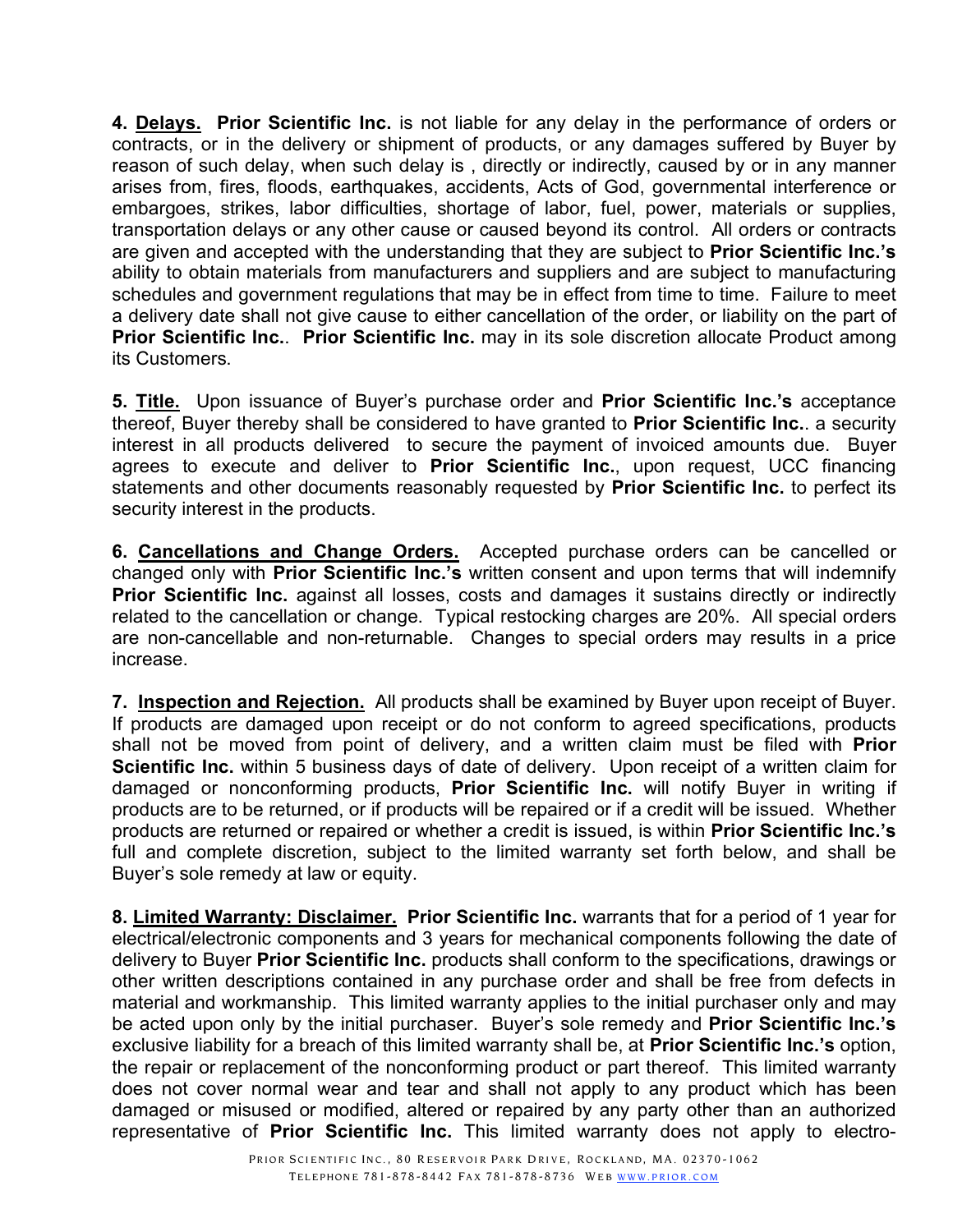mechanical shutters. The shutter manufacturers' warranty applies to these items.

THE FOREGOING LIMITED WARRANTY IS IN LIEU OF ANY OTHER WARRANTY, WHETHER EXPRESS OR IMPLIED, WRITTEN OR ORAL (INCLUDING ANY WARRANTY OF MERCHANTABILITY, FITNESS FOR A PARTICULAR PURPOSE, TITLE OR NON-INFRINGEMENT.)

**9.** IN NO EVENT SHALL **PRIOR SCIENTIFIC INC.** BE LIABLE TO BUYER FOR SPECIAL, INCIDENTAL, CONSEQUENTIAL, EXEMPLARY, PUNITIVE, OR OTHER INDIRECT DAMAGES, OR FOR LOSS OF PROFITS, LOSS OF DATA OR LOSS OF USE DAMAGES, ARISING OUT OF THE MANUFACTURE, SALE, SUPPLYING OR FAILURE OR DELAY IN SUPPLYING OF THE PRODUCTS OR THE SERVICES RELATED THERETO, WHETHER BASED UPON WARRANTY, CONTRACT, TORT, STRICT LIABILITY OR OTHERWISE, SHALL NOT EXCEED THE PRICE PAID FOR THE PRODUCT.

**10. Controlling Provisions.** To the extent there is a conflict between these Terms and Conditions of Sale and Buyer's purchase order, these Terms and Conditions of Sale shall be controlling.

**11. Termination.** Each purchase order issued by Buyer in connection with **Prior Scientific Inc.'s** quotation is subject to acceptance by **Prior Scientific Inc.**. If Buyer defaults in the payment of any sum due **Prior Scientific Inc.** or commits any other breach of any of the terms or conditions herein or if there is a material change in the ownership or financial conditions of the Buyer which is considered unsatisfactory to **Prior Scientific Inc.**, then **Prior Scientific Inc.** may, without prejudice to any other rights which may have accrued or which may accrue to it, whether under contract or at law or equity, refuse to accept any purchase order and may terminate any order immediately.

**12. Governing Law.** Any contract between the parties shall be construed and governed in accordance with the laws of the Commonwealth of Massachusetts.

**13. Prior Scientific Inc.'s Property.** All specifications, drawings, tools, jigs, dies, fixtures, materials, equipment and other items furnished by **Prior Scientific Inc.**, or the cost of which is charged against this order shall be confidential and shall be and remain the property of **Prior Scientific Inc.**. The sale of products by **Prior Scientific Inc.** to Buyer shall not be construed as a license of any trade secret right, trademark, patent or copyright.

**14. Patents.** The Buyer agrees to defend, indemnify and hold **Prior Scientific Inc.** and its distributors and dealers in, and users of the products of **Prior Scientific Inc.** harmless against any and all losses, damages or liabilities arising out of any demand, claim, action, litigation or judgment (each, a "Claim") involving infringement or alleged infringement of the U.S. and/or foreign patent by any product furnished hereunder.

**15. Patent Rights.** Patent rights to all improvements embodied in products, designs, tools, patterns, drawings, information and equipment supplied by **Prior Scientific Inc.** under this contract and exclusive rights for the use and reproduction thereof are reserved by **Prior Scientific Inc.**.